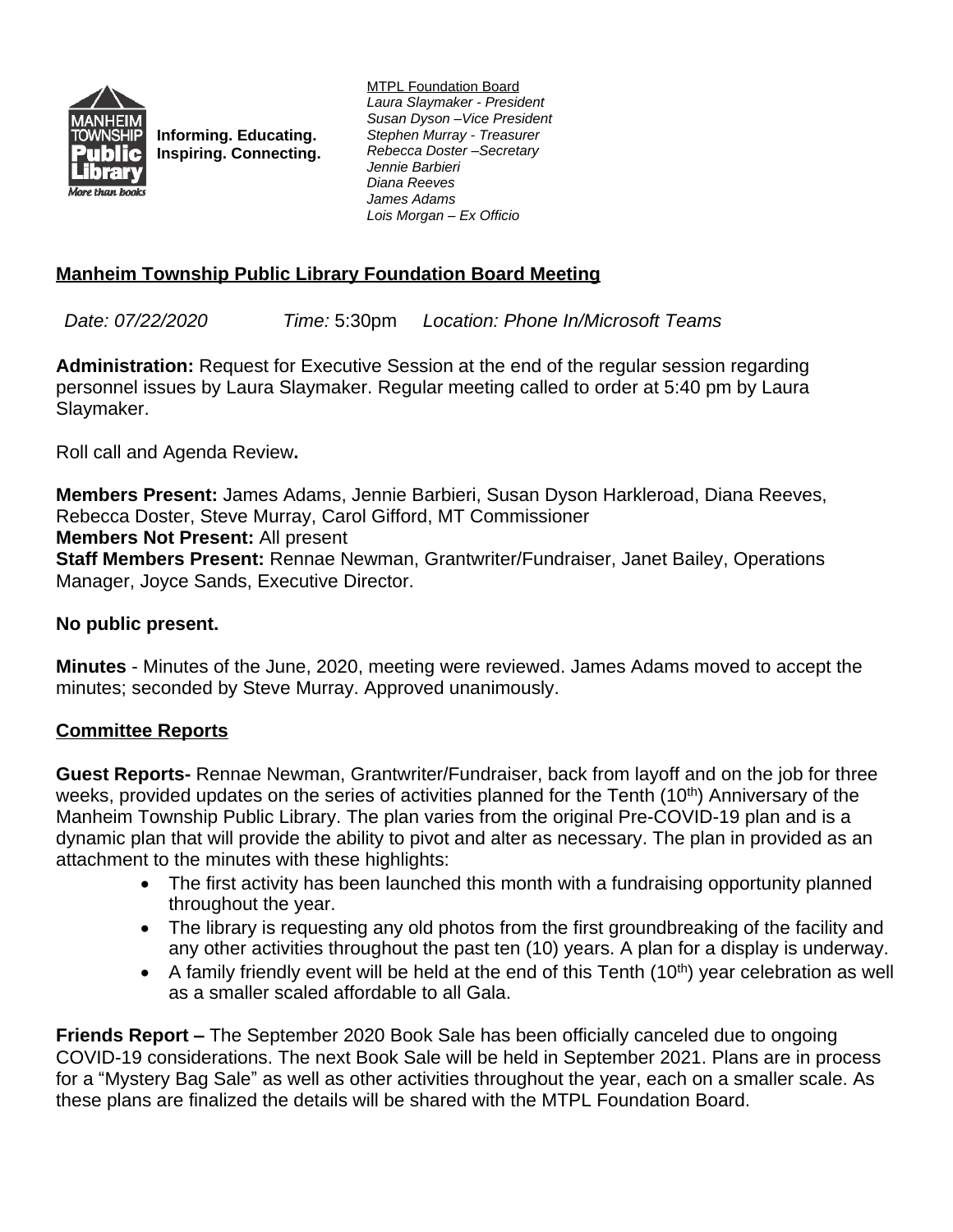**Finance Report –** The Securities Sub-Committee continues to meet regarding donation strategy and policy. They recommend studying whether to have a separate and more detailed donation policy from that of the Manheim Township Board of Commissioners. It was stated that such a policy should preserve principal, utilize conservative investment and be controlled by the MTPL Foundation Board. James Adams, Steve Murray, and Joyce Sands will work on a draft for presentation to the MTPL Foundation Board as well as the Manheim Township Board of Commissioners.

The Sub-Committee will also prepare a draft policy regarding the placement of a \$10,000.00 donation into a PLGIT account. This will be done in consultation with Jennifer Steigelman, the MT Director of Finance.

Janet Bailey, MTPL Operations Manager reported that the budget "actuals" are available through May. It was noted that there is little to report on revenue, the expenses are "lumpy" due to the effects of the COVID-19 closure.

**Facilities Report –** The parking lot expansion project has been put on hold for the time being as reported by Sean Molchany, MT Township Manager.

Looking forward to serving rental commitments of the Morgan Room (s), staff are beginning to clear the space and organizing space in the basement for books and other items for fundraising sale activities.

The order has been placed for the Story Walk Station materials and will be placed upon arrival. Board members Jennie Barbieri and Susan Dyson Harkleroad will volunteer to help with the project.

#### **Personnel Report – No report**

**Executive Director's Report-** as ordered by the MT BOC, Joyce will review and create policy regarding customer relations. The revisions will be presented for approval at the August meeting.

The library is open for in house "ExpressTime" with the clarification all Lancaster County residents with a library membership may be served.

Curbside pick-up is a continued success with staff notifying patrons when order is ready. The patron calls in to the library upon arrival and the order is delivered by staff to the patron's vehicle.

A new service "5 Book Recommendations by Staff", is proving to be a popular and successful service.

A reconsideration of a book placement was requested and reviewed by a committee of three (3) managers and the recommendation was to keep the book in its current placement.

**Old Business** – Welcome Cards and a discussion of a Collection Agency will be deferred again until next month.